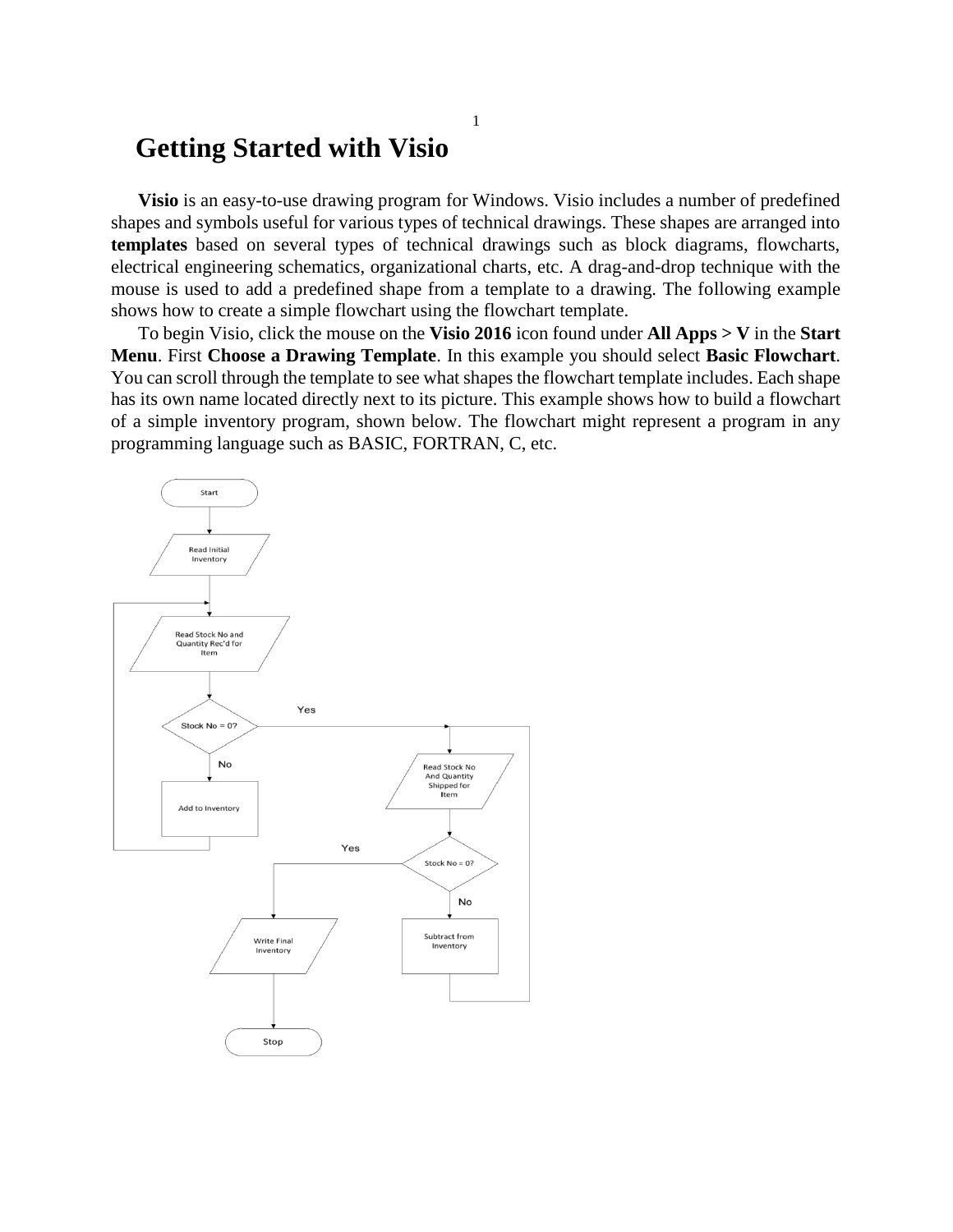### **Creating Shapes in a Drawing Window**

To create the terminator shape, click and drag the shape from the template window to the drawing window (entitled Drawing1:Page-1) and release the mouse button. That will create one instance of the master shape in your drawing. To copy the shape already created, hold down the ctrl key and click and drag on the object in the drawing window. Make sure the shape is selected in the template window. Create 2 terminator  $\delta$ hapes  $\delta$ <sup>Process</sup> shapes , 2 decision

shapes  $\sim$ , and 4 data shapes  $\angle$  and in this way. Arrange the shapes in the general form as shown above. To move shapes around in the drawing window: click once on the shape to select it, then click and drag the shape to the desired position. When the shape is in position, release the left mouse button.

# **Aligning Shapes**

To align the first five shapes vertically select them all by first selecting the one that you want the rest to align with, then hold down the shift key and click on the rest of the shapes once. The first shape you selected will have bold blue borders and the others will have regular blue bars. When you have selected the items you want aligned go to the **Arrange** group under the Home tab and choose **Auto Left** to align the shapes vertically. Repeat this process for the second set of vertical items (it contains 3 shapes), and then once again for the final set of vertically aligned shapes.

## **Zooming In**

Before you go any further you might want to zoom in on your drawing to take a closer look at your flowchart. First select an object you want to zoom in on. Then under the **View** menu use the **Zoom** command to zoom the desired amount.

# **Adding Text**

The next step is to type in the text contained in the shape. To enter text in a shape, simply double click quickly on the shape. A box will come up and you can type in your own message. To resize text first select it, then notice the **Font** group at the top in the **Home** tab. This will allow you to change size. There is also a selection box for the types of fonts available. In this example, the default font Arial size 10 was used. When you are done entering text in a shape, click once with the mouse in an empty spot to deselect the shape. You can align text within a shape by selecting the text, then using **Paragraph** group under the **Home** tab. You can check spelling with **Spelling** under the **Review** tab.